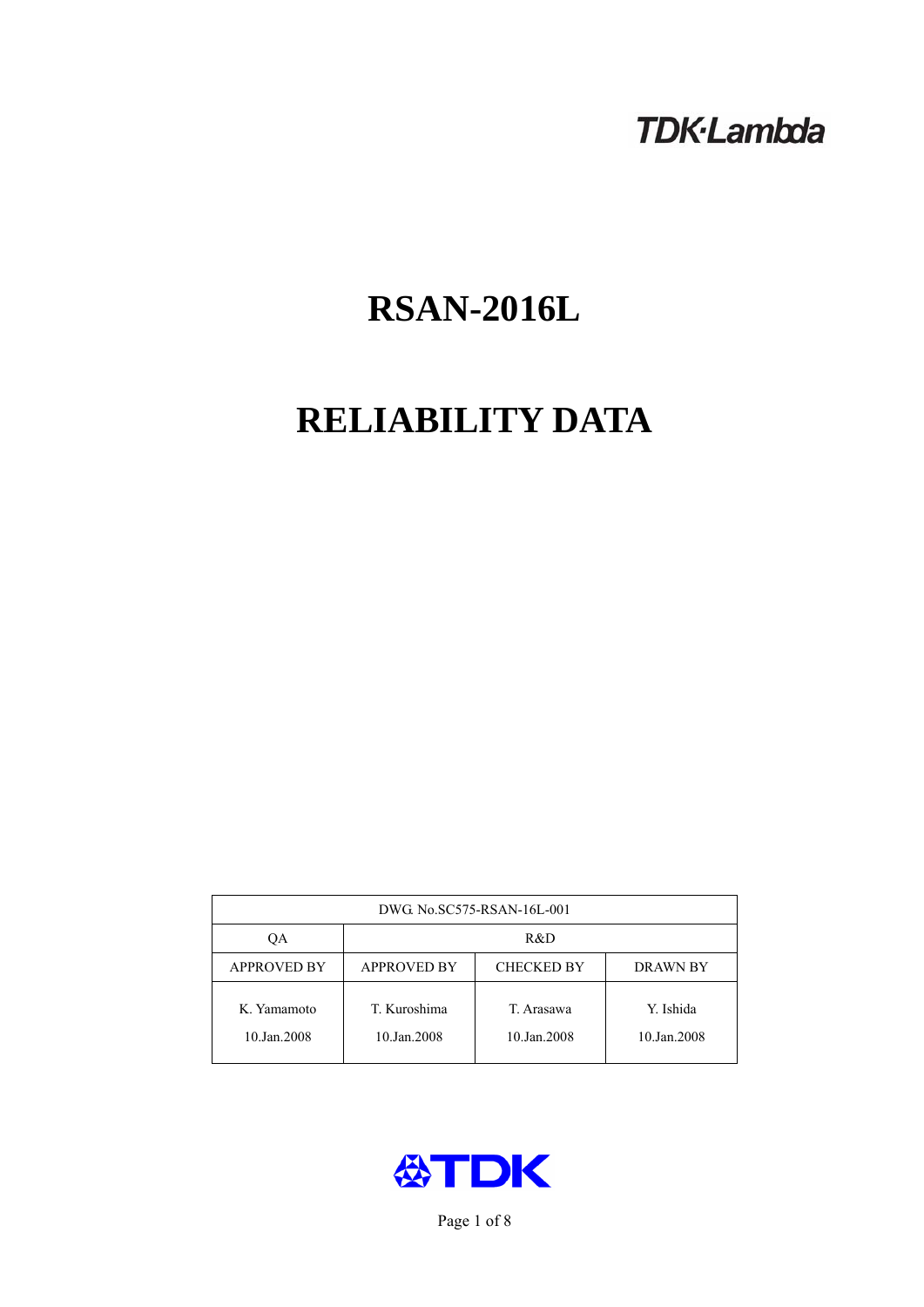#### **RSAN-2016L**

# **I N D E X**

|                                     | Page   |
|-------------------------------------|--------|
| 1. Calculated Values of MTBF        | Page-3 |
| 2. Vibration Test                   | Page-4 |
| 3. Heat Cycle Test                  | Page-5 |
| 4. Humidity Test                    | Page-6 |
| 5. High Temperature Resistance Test | Page-7 |
| 6. Low Temperature Storage Test     | Page-8 |

The following data are typical values. As all units have nearly the same characteristics, the data to be considered as ability values.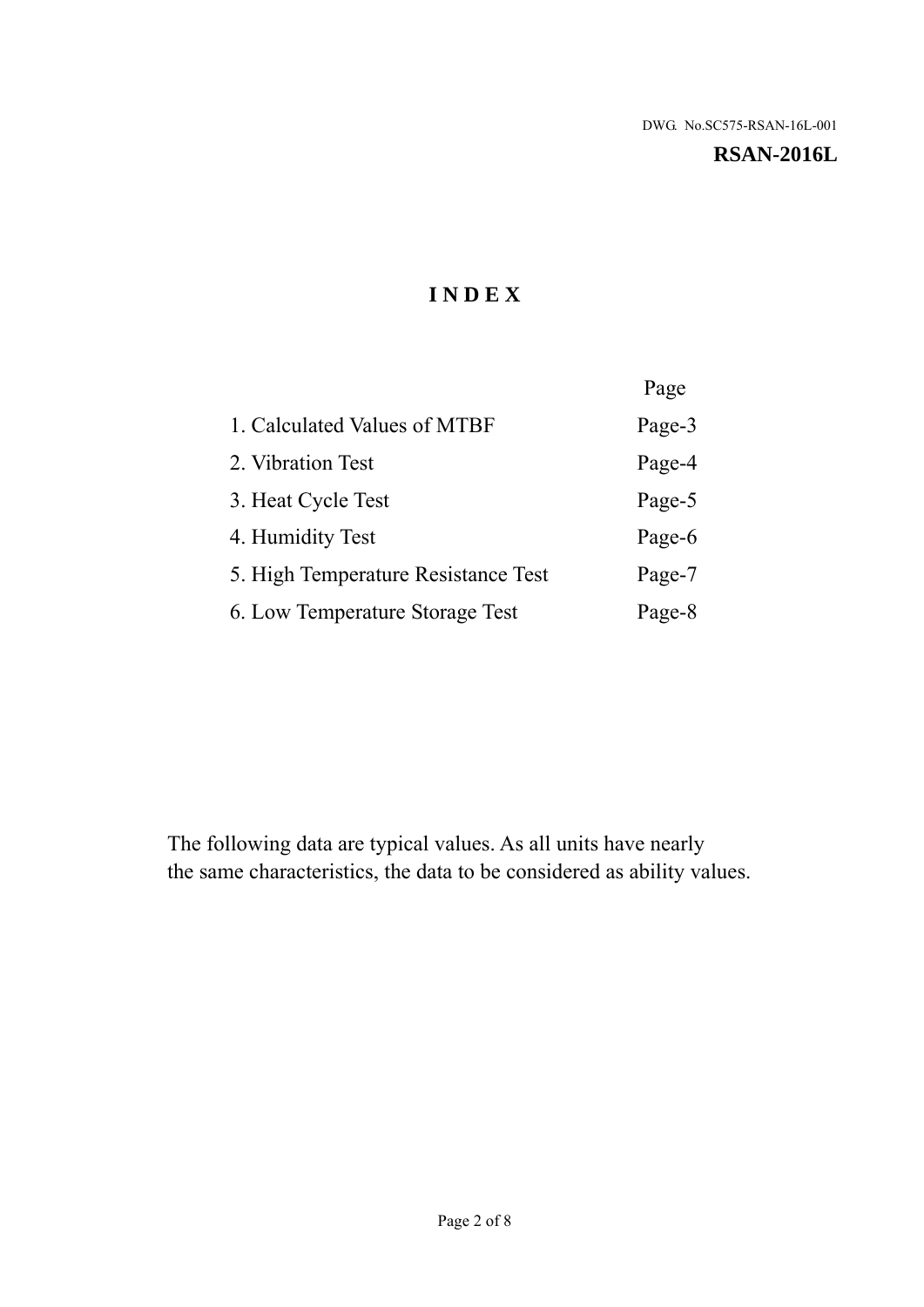#### **RSAN-2016L**

1. Calculated values of MTBF

MODEL : RSAN-2016L

(1) Calculating Method

 Calculated based on parts stress reliability projection of MIL-HDBK-217F NOTICE2.

Individual failure rates  $\lambda$  G is given to each part and MTBF is calculated by the count of each part.

$$
MIBF = \frac{1}{\lambda_{\text{equip}}} = \frac{1}{\sum_{i=1}^{n} N_i (\lambda_G \pi_Q)_i} \times 10^6 \text{ (hours)}
$$

| $\lambda$ equip | : Total equipment failure rate (Failure $/ 10^6$ Hours)                   |
|-----------------|---------------------------------------------------------------------------|
| $\lambda$ G     | : Generic failure rate for the $\hbar$ generic part                       |
|                 | (Failure/ $10^6$ Hours)                                                   |
| Ni              | : Quantity of <i>i</i> th generic part                                    |
| N               | : Number of different generic part categories                             |
| $\pi$ Q         | : Generic quality factor for the <i>i</i> th generic part ( $\pi Q = 1$ ) |

- (2) MTBF Values
	- GF : Ground, Fixed

 $MTBF = 12,162,491$  (Hours)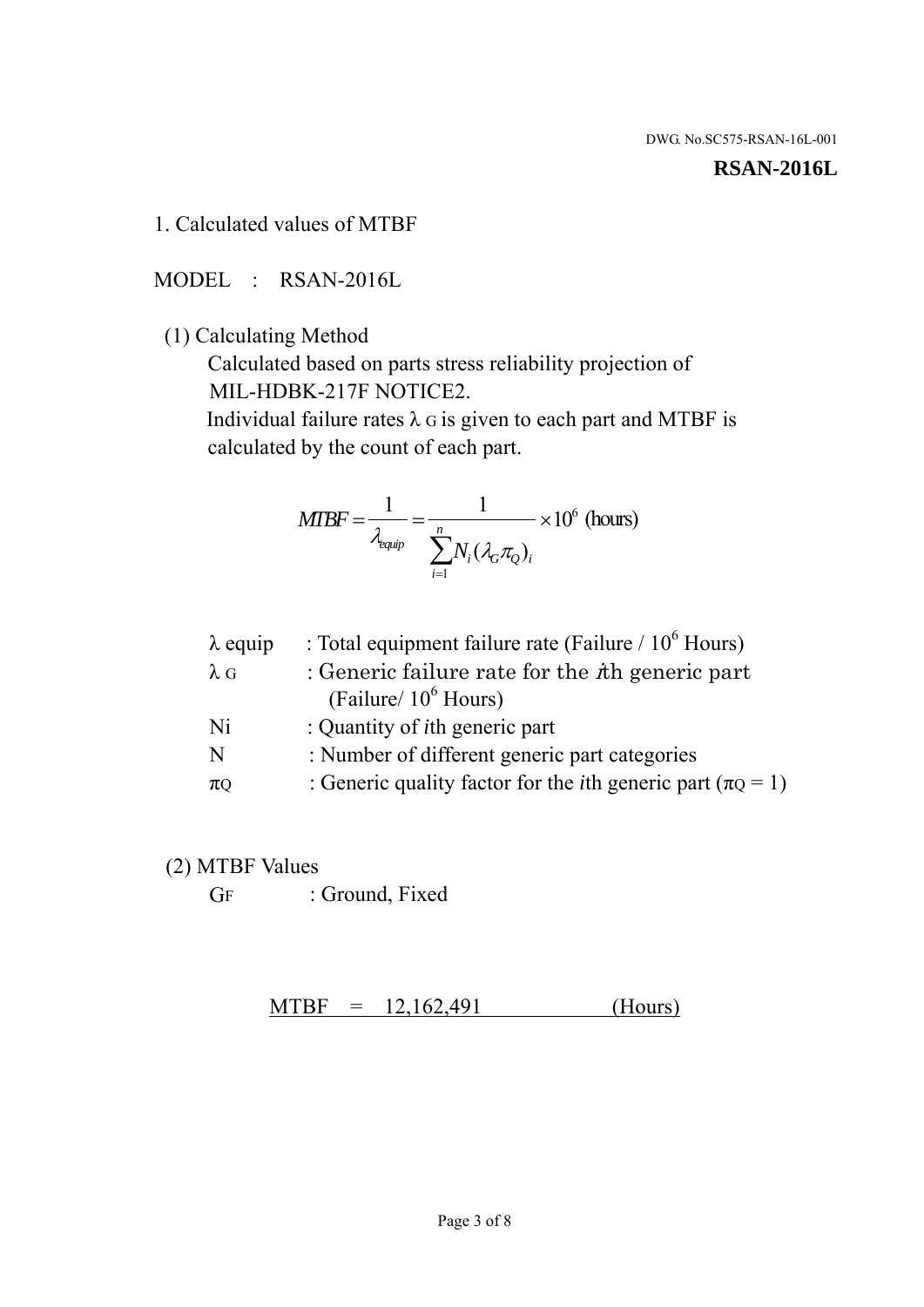#### **RSAN-2016L**

2. Vibration Test

### MODEL : RSAN-2016L (Representation Product : RSEN-2030)

- (1) Vibration Test Class Frequency Variable Endurance Test
- (2) Equipment Used Controller VS-1000-6, Vibrator 905-FN ( IMV CORP.)
- (3) The Number of D.U.T. (Device Under Test) 5 units
- (4) Test Condition
	- · Frequency : 10~55Hz
	- · Amplitude : 1.5mm, Sweep for 1 min.
	- · Dimension and times : X, Y and Z directions for 2 hours each.

# (5) Test Method

Fix the D.U.T. on the fitting-stage

# (6) Test Results

PASS

#### Typical Sample Data

| ັ່                                 |                                                         |           |                     |                     |
|------------------------------------|---------------------------------------------------------|-----------|---------------------|---------------------|
| Check item                         | Spec.                                                   |           | <b>Before Test</b>  | After Test          |
|                                    | Differential Mode: 25dBmin.                             | $0.4$ MHz | 39.72               | 40.02               |
|                                    |                                                         | 30 MHz    | 58.84               | 55.92               |
| Attenuation (dB)                   | Common Mode: 25dBmin.                                   | 2 MHz     | 36.32               | 36.44               |
|                                    |                                                         | 30 MHz    | 38.26               | 38.08               |
| Leakage Current (mA)               | Line1<br>$1mA$ max. $(250V, 60Hz)$<br>Line <sub>2</sub> |           | 0.42                | 0.41                |
|                                    |                                                         |           | 0.43                | 0.42                |
| DC Resistance $(m\Omega)$          | 6m $\Omega$ max.                                        |           | 3.84                | 3.72                |
| <b>Test Voltage</b>                | $L-L: 1768Vdc$ 60s.                                     |           | OK                  | OK.                 |
|                                    | $L-E: 2500$ Vac 60s.                                    |           |                     |                     |
| Isolation Resistance ( $M\Omega$ ) | $100M \Omega$ min. (500Vdc 60s)                         |           | $4.1 \times 10^{6}$ | $4.3 \times 10^{6}$ |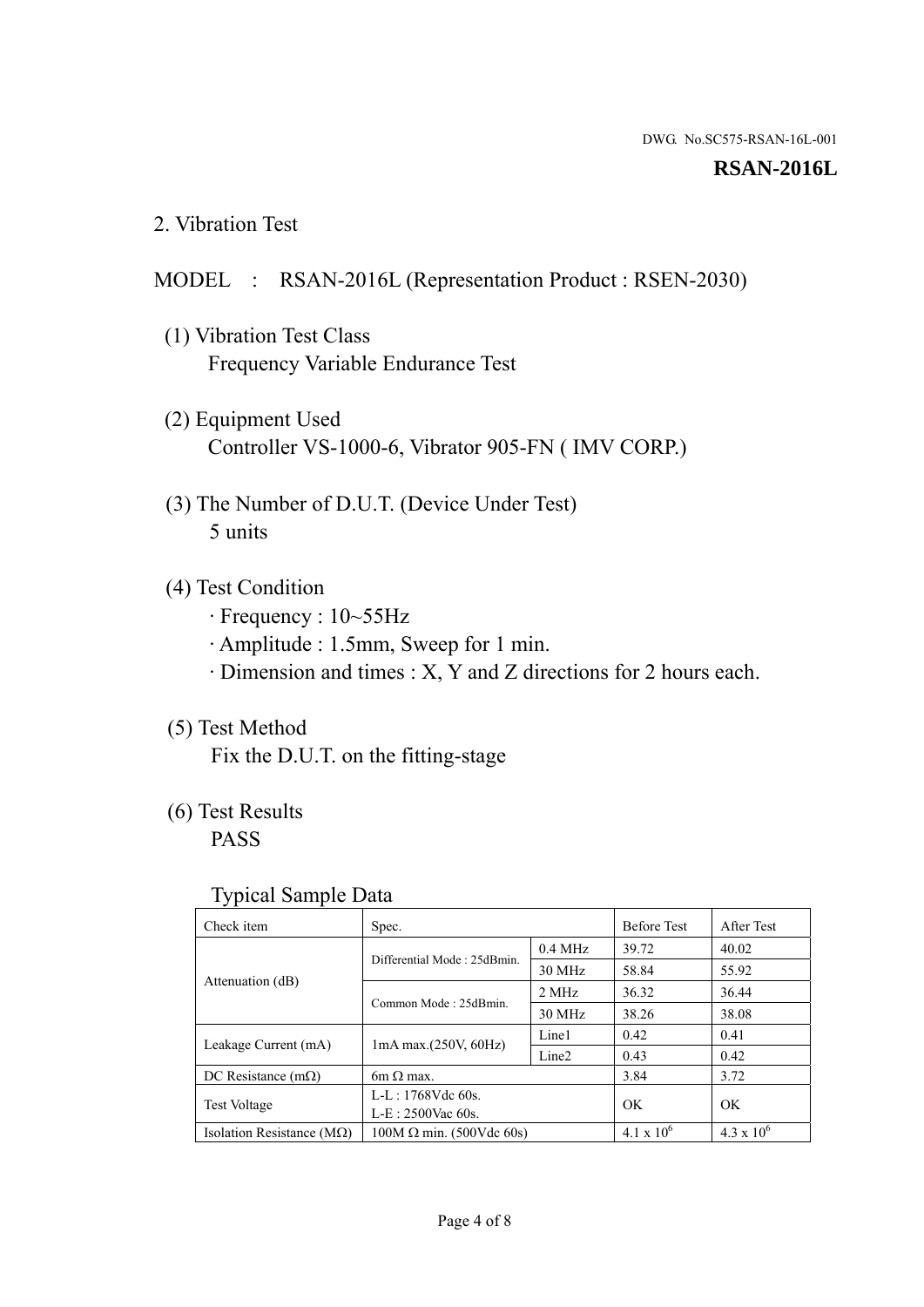3. Heat Cycle Test

# MODEL : RSAN-2016L (Representation Product : RSEN-2030)

- (1) Equipment Used TEMPERATURE CHAMBER TSA-71H-W (ESPEC CORP.)
- (2) The Number of D.U.T. (Device Under Test) 5 units
- (3) Test Conditions
	- · Ambient Temperature : -25~+85°C · Test Cycles : 100cycles



(4) Test Method

 Before the test check if there is no abnormal characteristics and put the D.U.T. in the testing chamber. Then test it in the above cycles, After the test is completed leave it for 1 hour at room temperature and check it if there is no abnormal each characteristics.

(5) Test Results

PASS

| <b>Typical Sample Data</b> |  |  |
|----------------------------|--|--|
|----------------------------|--|--|

| Check item                    | Spec.                                                                           |                     | <b>Before Test</b> | After Test        |
|-------------------------------|---------------------------------------------------------------------------------|---------------------|--------------------|-------------------|
|                               | Differential Mode: 25dBmin.                                                     | $0.4\ \mathrm{MHz}$ | 40.06              | 40.06             |
|                               |                                                                                 | 30 MHz              | 55.64              | 57.12             |
| Attenuation (dB)              | Common Mode: 25dBmin.                                                           | 2 MHz               | 35.40              | 36.74             |
|                               |                                                                                 | 30 MHz              | 37.70              | 37.36             |
|                               | Line1<br>$1mA$ max. $(250V, 60Hz)$<br>Leakage Current (mA)<br>Line <sub>2</sub> |                     | 0.41               | 0.49              |
|                               |                                                                                 |                     | 0.42               | 0.48              |
| DC Resistance $(m\Omega)$     | $6m \Omega$ max.                                                                |                     | 3.48               | 3.22              |
|                               | L-L: 1768Vdc 60s.                                                               |                     | OK                 | OK                |
|                               | <b>Test Voltage</b><br>$L-E: 2500$ Vac 60s.                                     |                     |                    |                   |
| Isolation Resistance ( $MQ$ ) | $100M \Omega$ min. (500Vdc 60s)                                                 |                     | $9.5 \times 10^5$  | $9.4 \times 10^5$ |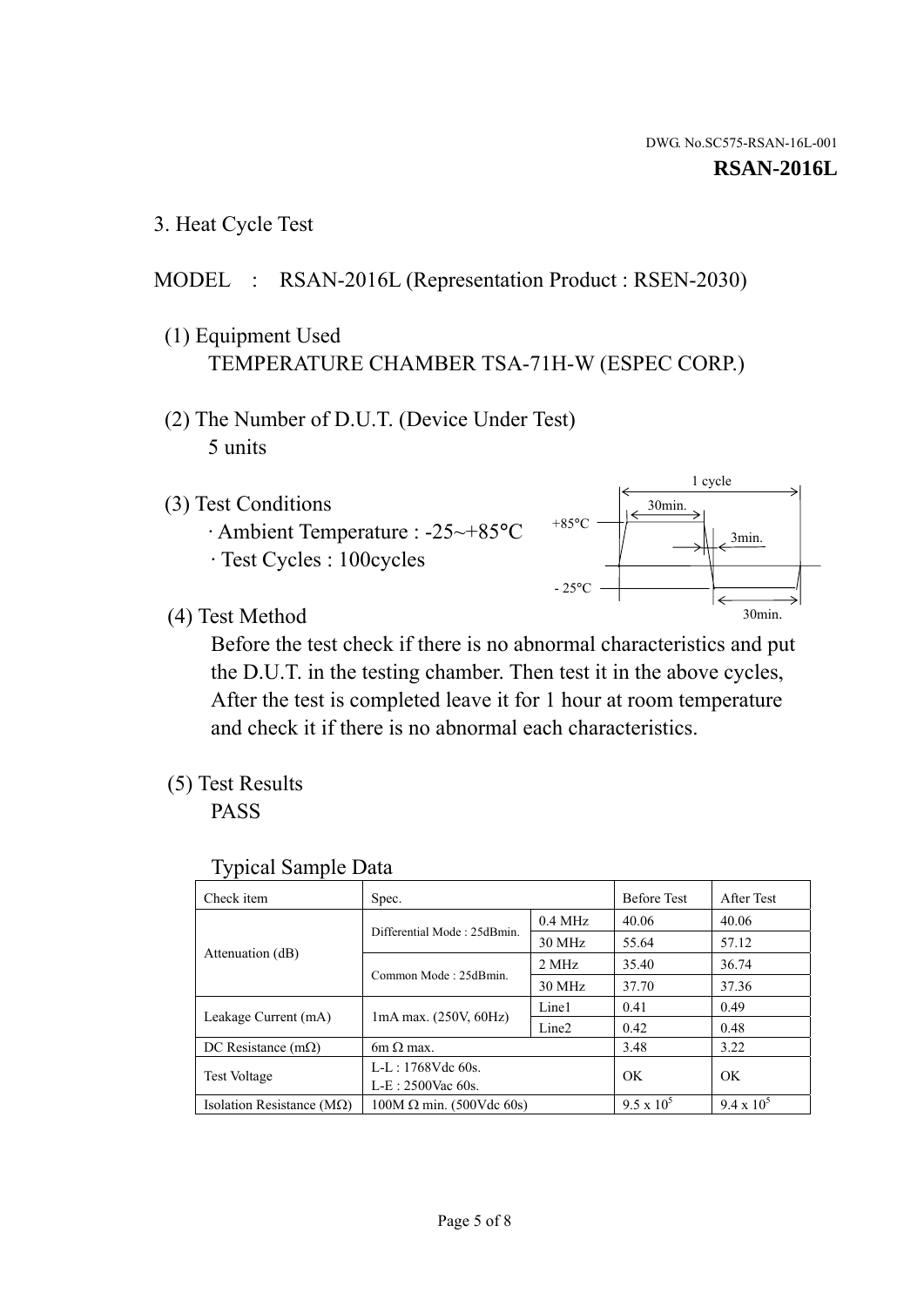4. Humidity Test

# MODEL : RSAN-2016L (Representation Product : RSEN-2030)

- (1) Equipment Used TEMP. & HUMID. CHAMBER PR-4KT (ESPEC CORP.)
- (2) The Number of D.U.T. (Device Under Test) 5 units

# (3) Test Conditions

- · Ambient Temperature : +40°C
- · Test Time : 500 hours
- · Ambient Humidity : 90~95% RH No Dewdrop

# (4) Test Method

 Before the test check if there is no abnormal characteristics and put the D.U.T. in the testing chamber. Then test it in the above conditions. After the test is completed leave it for 1 hour at room temperature and check it if there is no abnormal each characteristics.

# (5) Test Results

PASS

| ┙┸                                 |                                 |                   |                     |                     |
|------------------------------------|---------------------------------|-------------------|---------------------|---------------------|
| Check item                         | Spec.                           |                   | <b>Before Test</b>  | After Test          |
| Attenuation (dB)                   | Differential Mode: 25dBmin.     | $0.4$ MHz         | 40.92               | 39.42               |
|                                    |                                 | 30 MHz            | 57.38               | 55.62               |
|                                    | Common Mode: 25dBmin.           | 2 MHz             | 36.16               | 36.22               |
|                                    |                                 | 30 MHz            | 37.34               | 37.92               |
| Leakage Current (mA)               | $1mA$ max. $(250V, 60Hz)$       | Line1             | 0.42                | 0.41                |
|                                    |                                 | Line <sub>2</sub> | 0.42                | 0.43                |
| DC Resistance $(m\Omega)$          | $6m \Omega$ max.                |                   | 3.62                | 3.58                |
| <b>Test Voltage</b>                | $L-L: 1768Vdc$ 60s.             |                   | OK                  | OK                  |
|                                    | $L-E: 2500$ Vac 60s.            |                   |                     |                     |
| Isolation Resistance ( $M\Omega$ ) | $100M \Omega$ min. (500Vdc 60s) |                   | $3.6 \times 10^{6}$ | $4.5 \times 10^{6}$ |

#### Typical Sample Data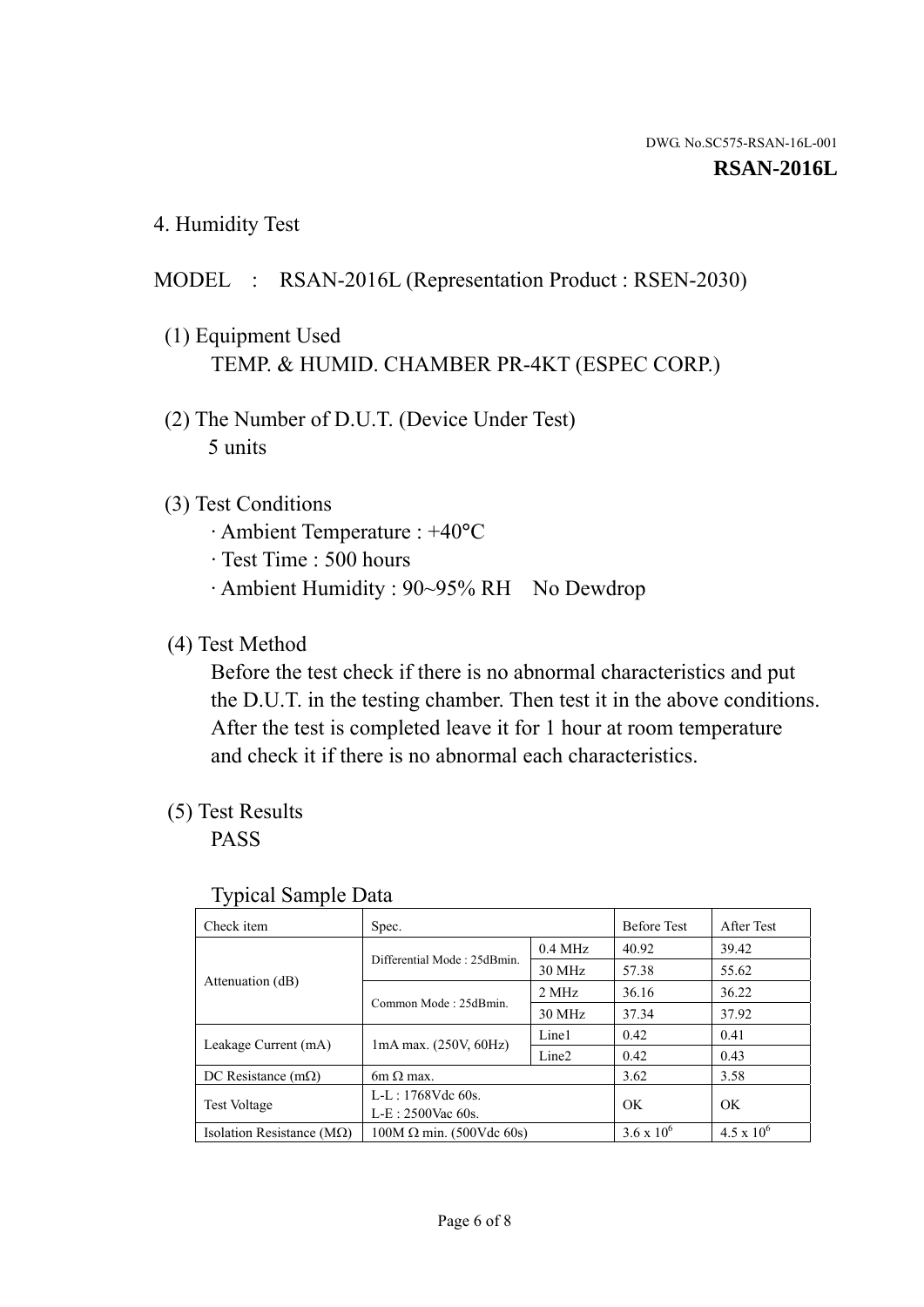5. High Temperature Resistance Test

### MODEL : RSAN-2016L (Representation Product : RSEN-2060)

- (1) Equipment Used TEMPERATURE CHAMBER PHH-300 ( ESPEC CORP.)
- (2) The Number of D.U.T. (Device Under Test) 5 units
- (3) Test Conditions
	- · Ambient Temperature : +55°C
	- · Test Time : 500 hours
	- · Operating : DC 60A
- (4) Test Method

 Before the test check if there is no abnormal characteristics and put the D.U.T. in the testing chamber. Then test it in the above conditions. After the test is completed leave it for 1 hour at room temperature and check it if there is no abnormal each characteristics.

(5) Test Results

PASS

| ╯┸                                 |                                                         |           |                     |                     |
|------------------------------------|---------------------------------------------------------|-----------|---------------------|---------------------|
| Check item                         | Spec.                                                   |           | <b>Before Test</b>  | After Test          |
|                                    | Differential Mode: 25dBmin.                             | $0.2$ MHz | 57.86               | 58.52               |
|                                    |                                                         | 30 MHz    | 52.04               | 51.94               |
| Attenuation (dB)                   | Common Mode: 25dBmin.                                   | 2 MHz     | 35.90               | 36.04               |
|                                    |                                                         | 30 MHz    | 26.60               | 27.62               |
| Leakage Current (mA)               | Line1<br>$1mA$ max. $(250V, 60Hz)$<br>Line <sub>2</sub> |           | 0.45                | 0.46                |
|                                    |                                                         |           | 0.46                | 0.46                |
| DC Resistance $(m\Omega)$          | $3m \Omega$ max.                                        |           | 2.22                | 2.24                |
| <b>Test Voltage</b>                | $L-L: 1768Vdc$ 60s.                                     |           | OK                  | OK                  |
|                                    | $L-E: 2500$ Vac 60s.                                    |           |                     |                     |
| Isolation Resistance ( $M\Omega$ ) | $100M \Omega$ min. (500Vdc 60s)                         |           | $4.1 \times 10^{6}$ | $4.6 \times 10^{6}$ |

#### Typical Sample Data